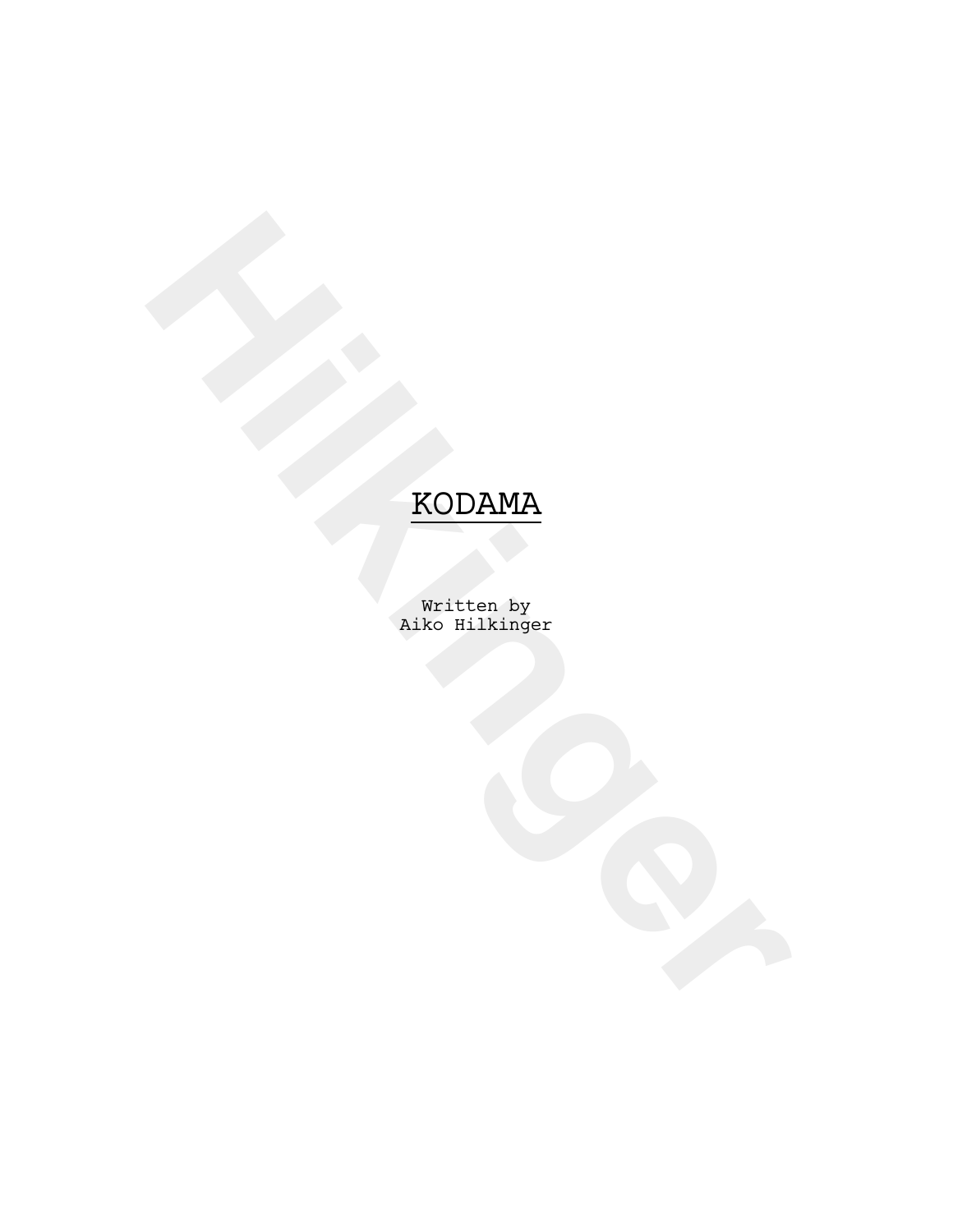FADE IN:

#### **EXT. EMPTY PLOT - DAY**

The sun blares bright on a small, undisturbed plot of land. The plot sits in between two modern, sleek and expensive looking Japanese houses, like the one from Parasite, but made to accommodate the middle class instead.

The sun plates pright on a small, undistured plot of land<br>The plot sits in between two modern, sleek and expensive<br>looking Japanese houses, like the one from Parasite, but no<br>coording Japanese houses, like the one from Par In the middle of the plot, a large JAPANESE MAPLE TREE stands tall and proud. Its branches extend up into the sky as if trying to reach the sun, and the trunk is as thick and strong as a four lamp posts tied together.

The roots from the tree run under the entire plot and they protrude over the ground, as if vines holding onto the earth.

The tree is mesmerizing, with an aura that exudes out-of-thisworld-ness.

The sound of MEN TALKING can be heard faintly. It becomes louder and louder as the breeze stops.

> MAN  $1$  (0.S.) Alright, boys. It's a green light to tear it down.

A chainsaw WHIRS ominously.

A BURLY MAN (Japanese, 30's), steps forward towards the tree. He's a construction worker and holds the chainsaw. He is about to tear into it when he stops.

The chainsaw powers down for a second as he stares at the tree in awe.

> BEN (O.S.) Is something wrong?

MAN 1 (O.S.) Son, chop, chop, no time to waste.

The Burly Man snaps out of his trance, confused. He turns the chainsaw back on and begins to slice the tree in half.

A piercing SHRIEK fills the air as he does, but it mixes with the sounds that come from the chainsaw.

The Burly Man stops, it's almost there, just one more push.

BURLY MAN Boss, do you want the killing blow honor?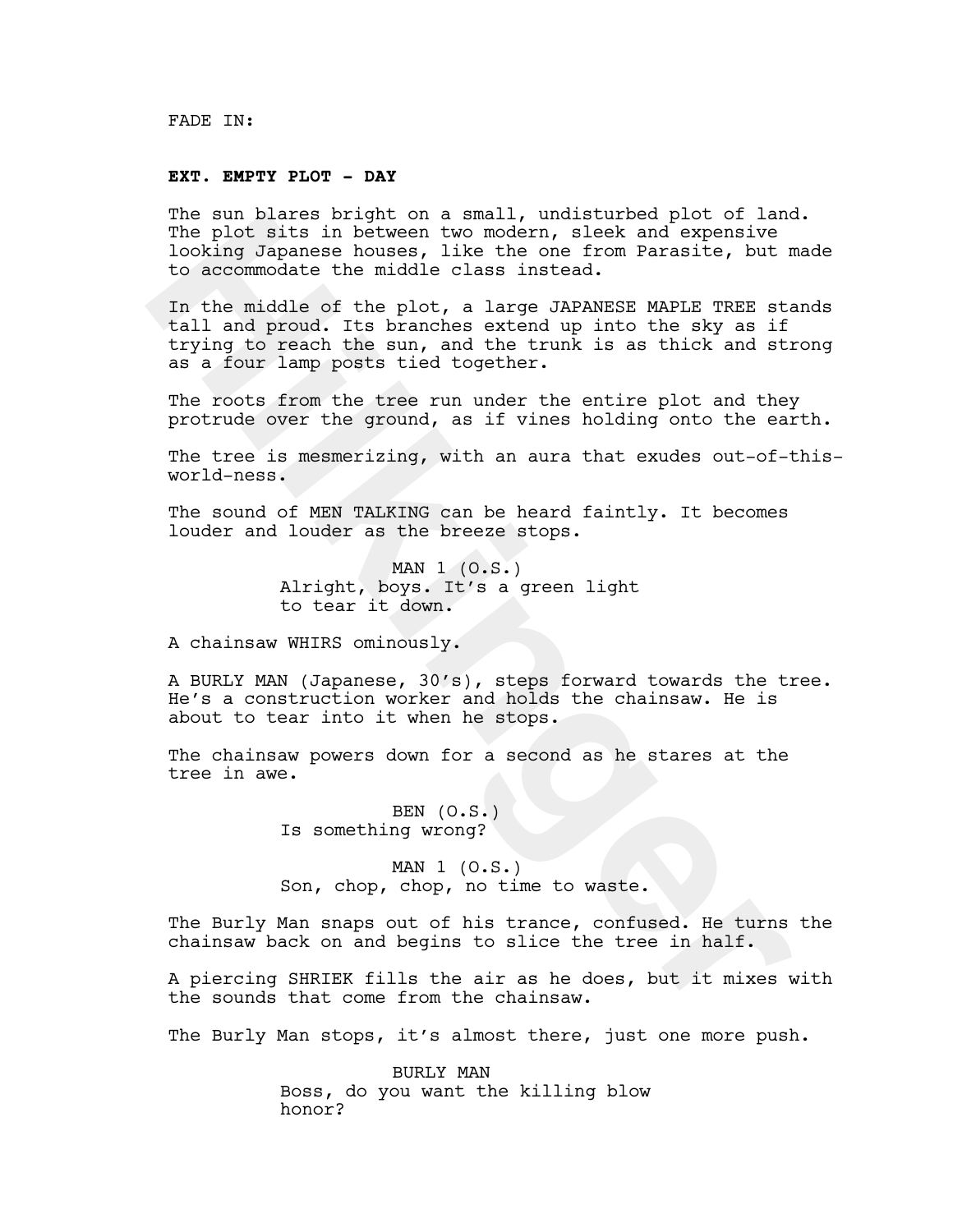## BEN (O.S.) Umm...sure? Why not.

BEN (Japanese, 45), a twig compared to the worker, clean cut architect with no backbone, steps towards Burly Man.

He awkwardly stands in front of the chainsaw and looks at the Burly Man for guidance.

The Burly Man turns the chainsaw back on and it sends Ben flying to the left with it.

The Construction Workers LAUGH kindheartedly as the tree slowly CREAKS and CRACKS, slowly falling to the ground.

Burly Man helps Ben up, who dusts himself off and tries to keep his composure.

Burly Man and Ben walk back, away from the tree. Behind them, the tree stump watches.

## MAN  $1$  (O.S.) Congratulations, Mr. Kimura, on breaking ground on your new home.

He awkwardly stands in front of the chainsaw and looks at<br>Burly Man for guidance.<br>The Burly Man turns the chainsaw back on and it sends Ben<br>Tying to the left with it.<br>The construction Workers LAUGH kindheartedly as the tre A dark brown sap comes up from inside the stump and overflows. It falls from the stump and continues to drip meaningly from the stump and the now severed top half of the tree.

CUT TO:

## **INT. CAR - DAY**

SUPER: A YEAR LATER

A Honda N-Box drives down a Japanese country road. To its left, small houses line the road.

Inside the car sits Ben as he drives behind the wheel. He has not changed in a year.

Beside him sits his wife SATOMI (Japanese, 46), a cutthroat mother and controlling head of development of the architecture firm, as she sleeps soundly.

Behind them, their daughter MISAKI (Japanese, 17), annoying kind but overwhelmingly indecisive, as she plays Animal Crossing: New Horizons on her Nintendo Switch.

> BEN We're here.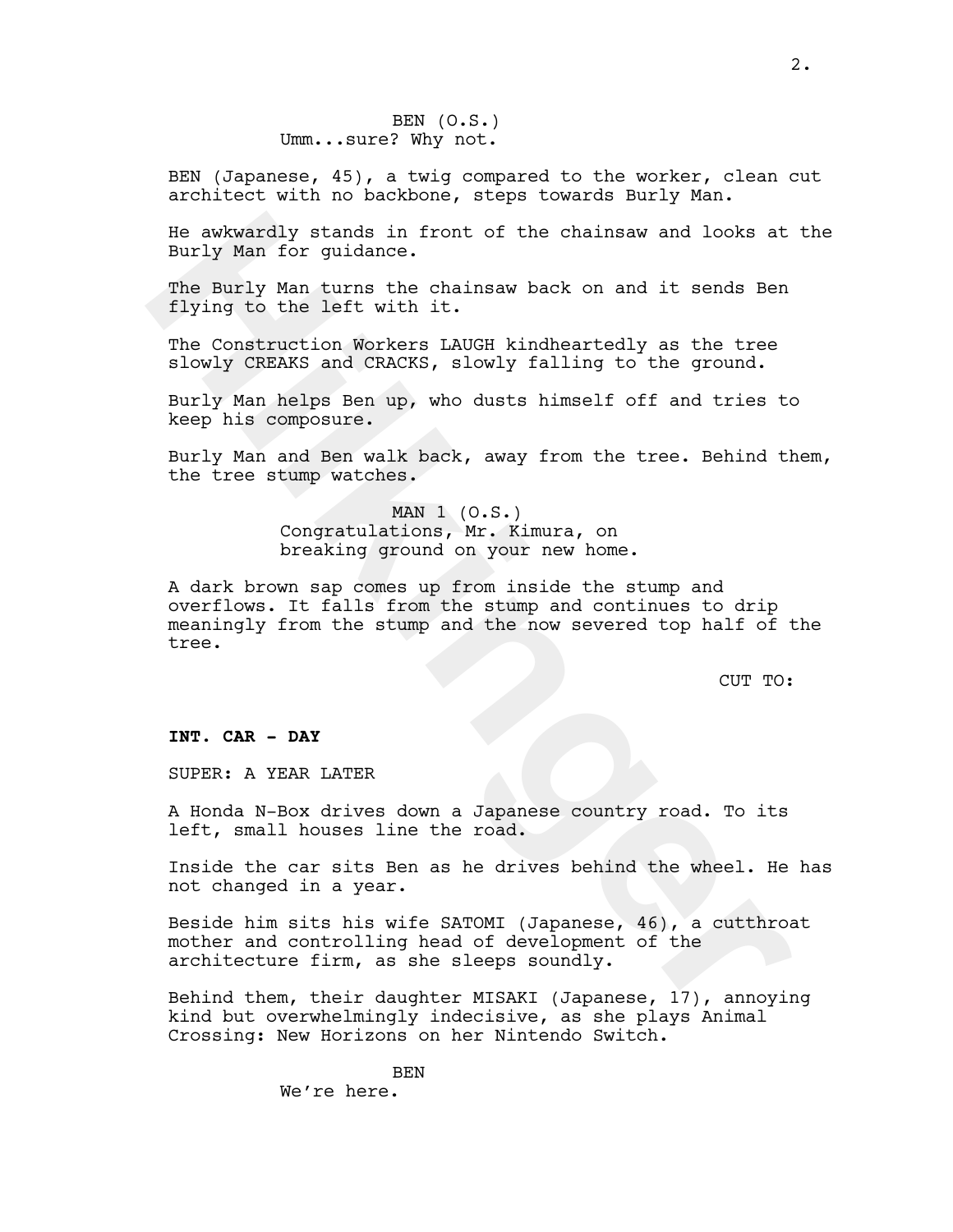Satomi is startled awake as the car comes to a stop.

Ben and Misaki get off the car, excited, while Satomi takes her time.

## **EXT. HOUSE - DAY**

**EXT. HOUSE - DAY**<br>
Ben and Misaki stand in front of the house. Ben holds up situate of what the plot looked like before, the tree<br>
thriving in the center of it.<br>
He lowers the tree to reveal a two story, modern Japanese<br> Ben and Misaki stand in front of the house. Ben holds up a picture of what the plot looked like before, the tree thriving in the center of it.

He lowers the tree to reveal a two story, modern Japanese house.

Misaki is unimpressed by the new house.

MISAKI

It's okay.

BEN What do you mean "okay"? It took us a year to build it.

**MISAKI** Why did you chop down the tree?

SATOMI (O.S.) Calm down, Misaki. It's not like we chopped down the entire rainforest.

Satomi, arms full of bags, walks up to them and drops the bags at their feet.

> MISAKI I'm just saying it would've looked nice incorporated into the design.

Satomi goes back to the car.

SATOMI (O.S.)

(sarcastic) You know what else would've been nice? One of its heavy branches breaking off and destroying our roof.

MISAKI Now who's being dramatic!

Satomi comes back with more bags.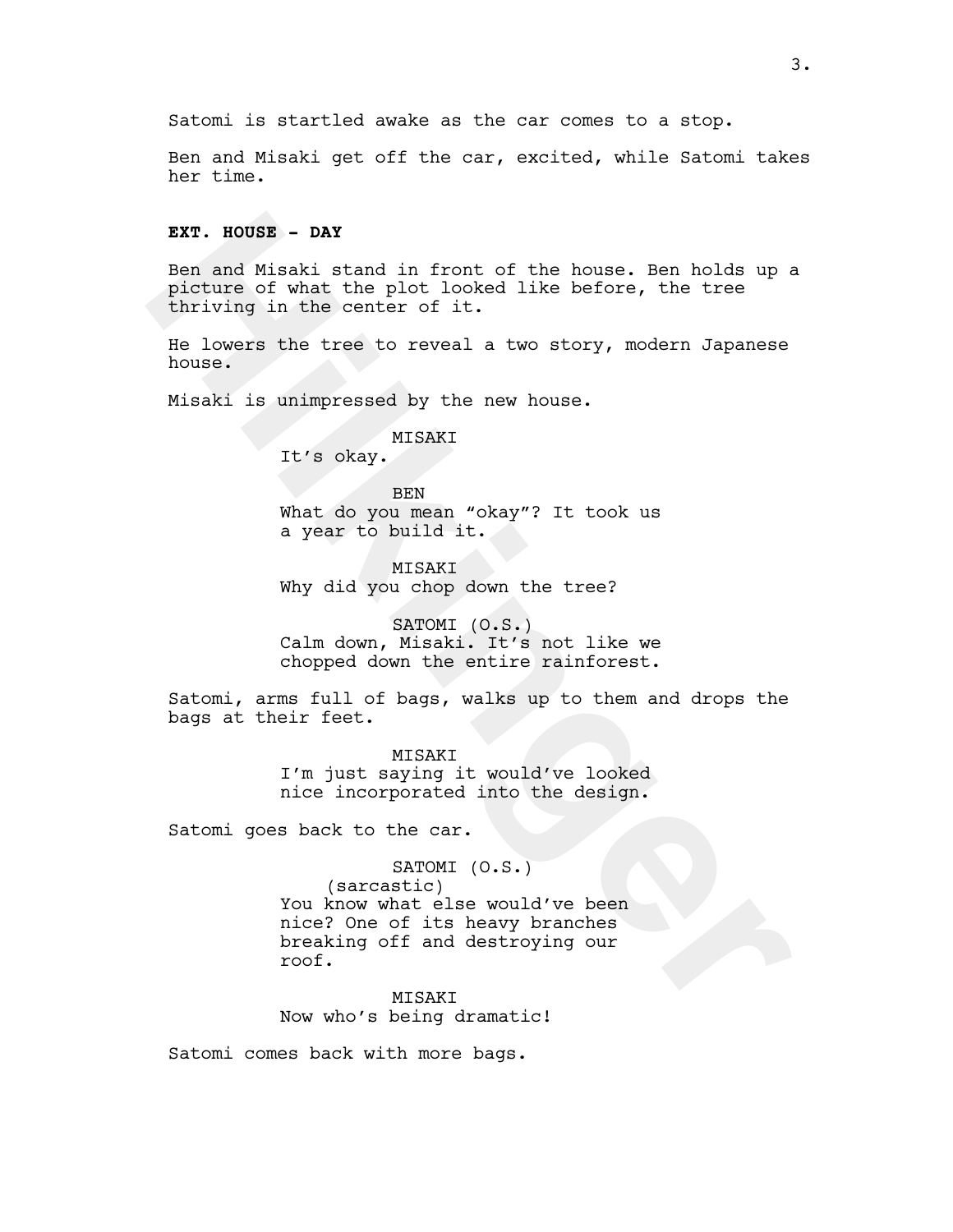**SATOMT** Be useful and help me take these inside.

#### MISAKI

Yes, mom.

Misaki picks up a few bags and follows Satomi towards the house.

Ben stands back and looks at the house, pride in his eyes.

MISAKI (O.S.) (CONT'D) (messing with Satomi) *I* don't have to cut down trees in my game to build houses!

SATOMI (O.S.) Then the game isn't realistic. (beat) Are you coming, honey?

Ben snaps out of it and picks up the remaining bags. He rushes to catch up with his family.

On the grounds around the house, the roots from before are bigger and start to leak drops of dark sap.

#### **INT. HOUSE - LIVING ROOM - NIGHT**

The inside of the house appears to be made from recycled materials but it has no furniture yet.

Yee, mom.<br>
Misaki picks up a few bags and follows Satomi towards the<br>
house.<br>
Ben stands back and looks at the house, pride in his eyes.<br>
MISAKI (COMETION THEAT (COMETION)<br>
T don't have to build house:<br>
If we you conting t Ben, Misaki and Satomi sit on the floor around an electric grill. On the grill, an array of vegetables and a few slices of chicken SIZZLE.

Ben cuts the pieces of chicken into pieces with scissors. He puts the scissors down and picks up a few pieces with chopsticks. He offers them to Misaki.

> MISAKI Oh, no. I'm not eating meat, remember?

BEN When did you make that decision?

MISAKI

Last week.

**BEN** But we had eggs this morning?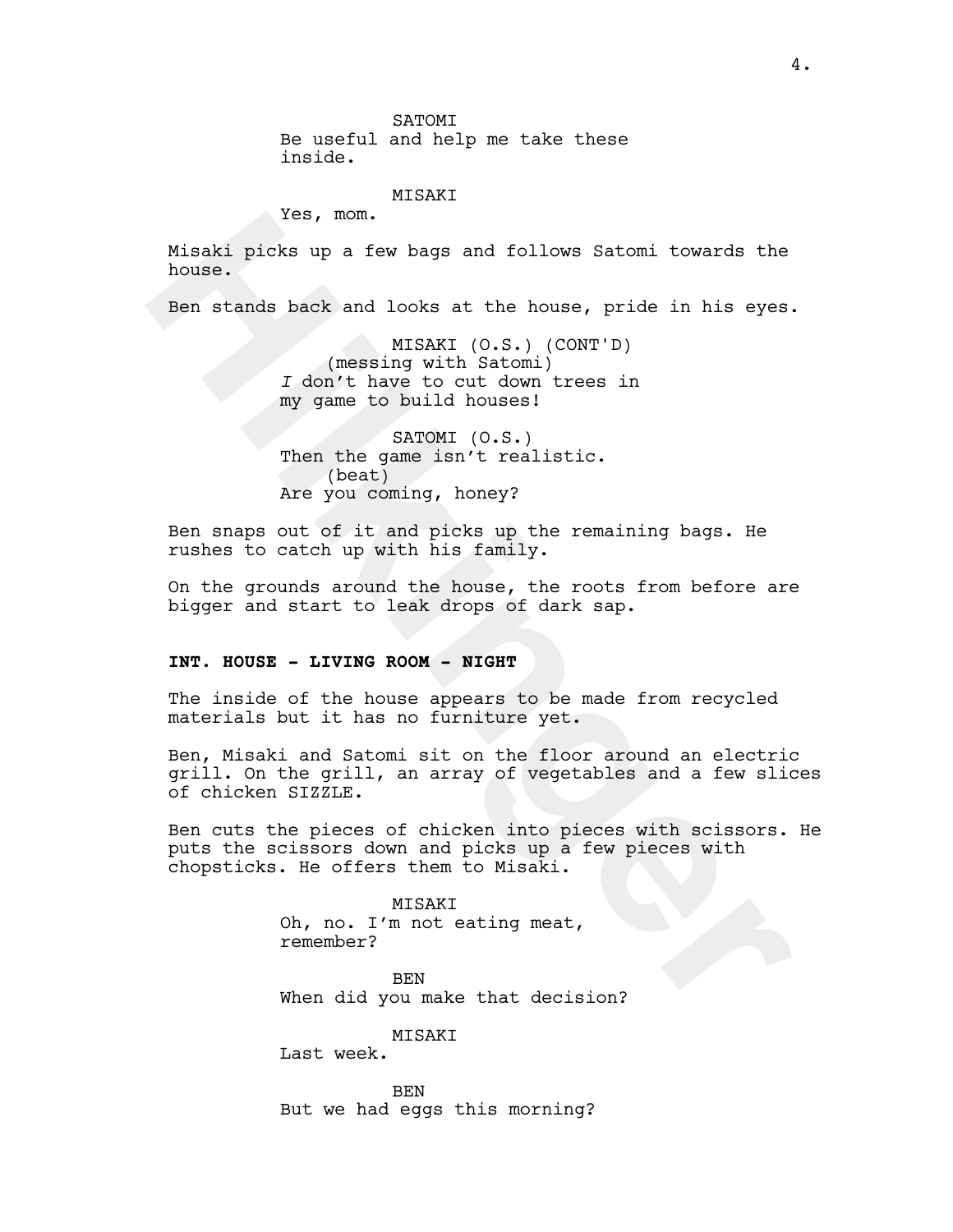#### **MTSAKT**

Dad, I still eat eggs. I'm not vegan...not yet, at least.

Satomi rolls her eyes in disdain. Her phone RINGS loudly beside her. She picks it up and walks away.

> MISAKI (CONT'D) I thought she wasn't working until Monday?

Ben remains silent, he focuses on the food.

## **INT. HOUSE - KITCHEN - NIGHT**

Satomi enters the kitchen with her phone on her ear. She doesn't turn on the lights, instead she heads for the sink.

#### SATOMI

Hello?

Silence.

# SATOMI (CONT'D) Is there someone there?

beside her. She picks it up and walks away.<br> **H** thought she wasn't working until<br>
Monday?<br>
Ben remains silent, he focuses on the food.<br> **HWT. HOUSE - KITCHEN - NIGHT**<br>
SATOMI (CONT'D)<br>
SATOMI (CONT'D)<br> **Helio?**<br> **HERE SAT** One of the bags from earlier sits beside the sink. Satomi reaches inside and takes out a mug that faintly reads "I heart trees".

She turns the sink on and pours water into the mug.

SATOMI (CONT'D) Listen, I don't have time--

HEAVY BREATHS can be heard on the other side of the line.

KODAMA (V.O.) (in Japanese) Time...I didn't have time...

Satomi drinks from the mug.

KODAMA

(in Japanese, song like) Please, Wood-molder. Please don't cut that three. A little bird is singing, outside my window. (beat) She lives in that tree. Please don't cut her home.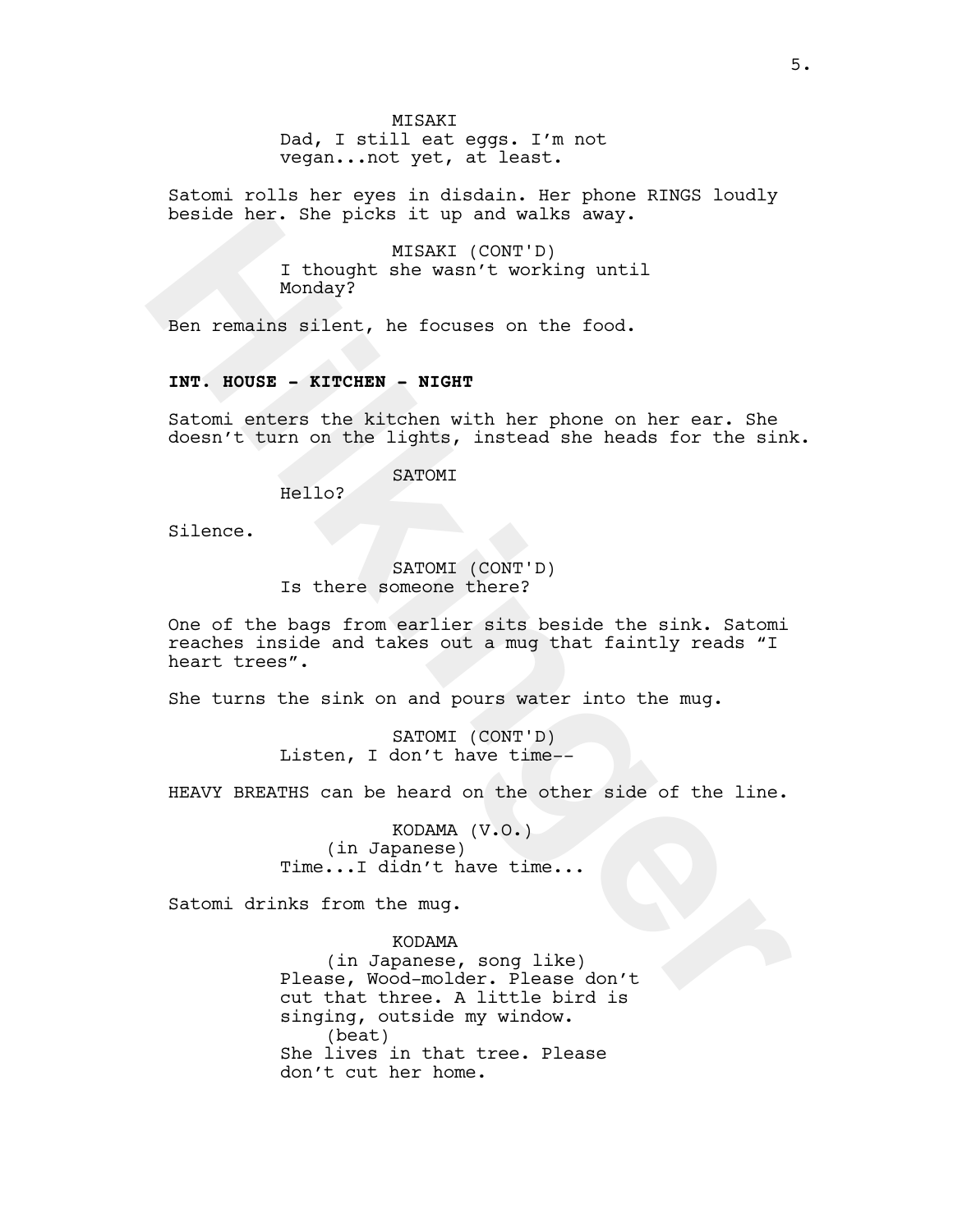Satomi SPITS out the liquid. She looks down into her mug and instead of water, she sees a dark muddy substance mixed with dead bugs and sticks. She flinches and drops the mug which falls on the floor and SHATTERS into tiny pieces.

> SATOMI (under her breath) Great.

BEN Are you okay?

SATOMI I'm fine. The pipes are clogged. We don't have clean water.

Satomi puts down her cellphone on the counter, dismissive of the caller. She kneels down to pick up the pieces.

SATOMI<br>
SERVIKET berach)<br>
Onexa,<br>
Are you okay?<br>
I'm fine The pipes are clogged. We<br>
don't have clean water.<br>
Satoming puts down her cellphone on the counter, dismissive<br>
the caller. She kneeds down to pick up the pieces.<br> The HEAVY BREATHS continue, louder now. From the faucet, the dark sap drips down slowly.

## **INT. HOUSE - LIVING ROOM - LATER**

The lights are off in the entire house. Ben, Misaki and Satomi sleep inside sleeping bags.

Outside, the gentle rustle of a thunderstorm approaches slowly.

Satomi twists and turns in agony. She wakes up with a start, nauseous.

She crawls towards the bathroom hastily as she tries to hold back the contents of her stomach.

The commotion wakes up Ben.

He slowly comes to as Satomi throws up violently in the bathroom.

At the sound, Ben immediately stands up and rushes towards his wife, concerned.

> BEN Satomi! Are you alright?

#### **INT. HOUSE - BATHROOM - CONTINUOUS**

Ben walks towards the bathroom but just as he's about to enter, Satomi shuts the door.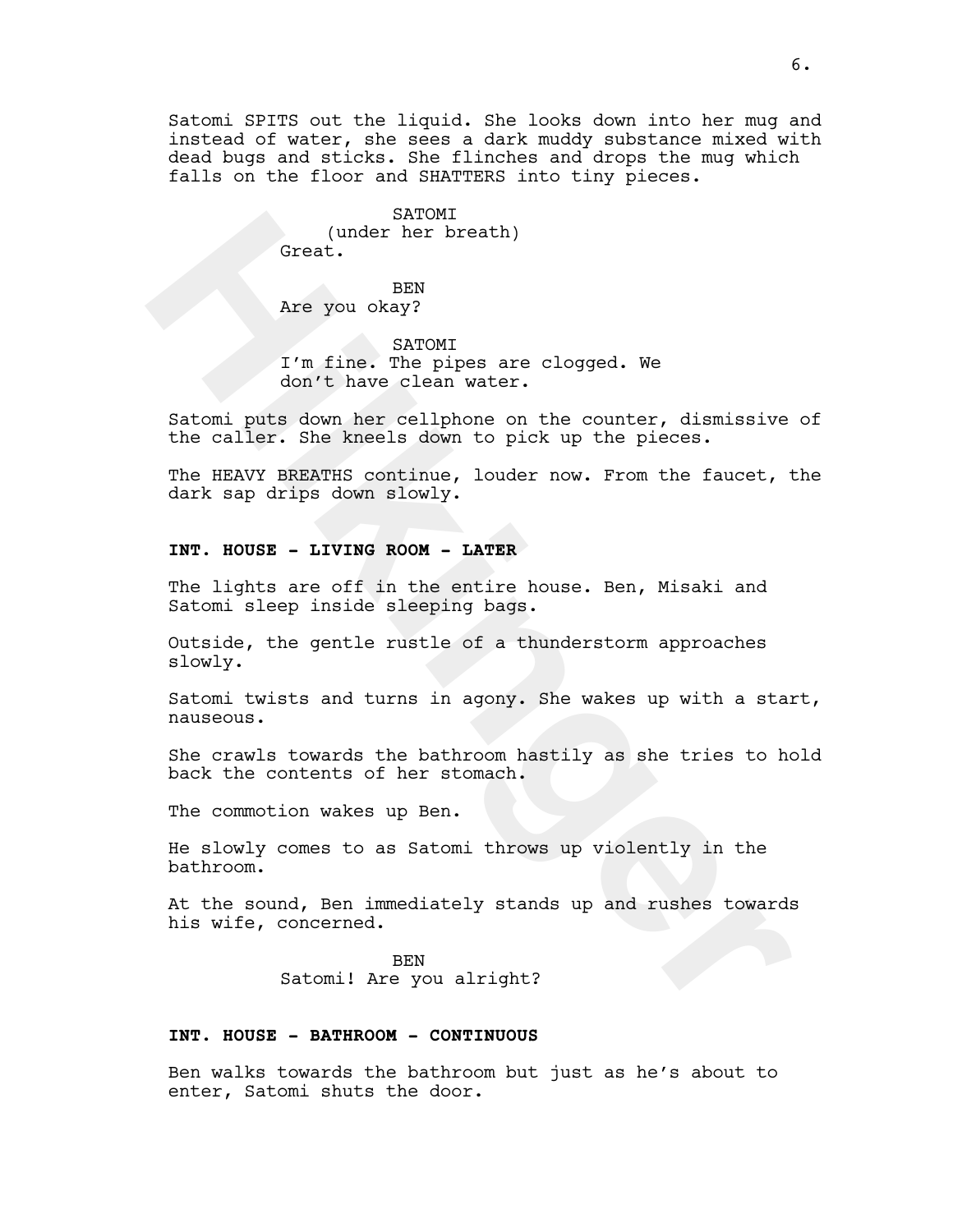**BEN** Honey, I've seen you worse than this--

He stops abruptly. Something catches his eyes. He looks down at his feet and notices a thin layer of sap over the floor.

Confused, Ben walks towards the kitchen as Satomi continues HURLING in the background.

## **INT. HOUSE - KITCHEN - CONTINUOUS**

Ben enters the kitchen and turns on the lights. The lights FLICKER softly, emitting an eery glow.

The sink is now overflowing with sap, which covers the entire kitchen floor. The sap glistens under the faint light.

Suddenly, a SWISH is heard.

Ben jumps back in pain. He raises his hand to see a deep slash cut on the back of it.

at his feet and notices a thin layer of sap over the floor<br>Confused, Ben wakks towards the kitchen as Satomi continue<br>HURLING in the background.<br>**HWT. HOUSE - KITCHEN - CONTINUOUS**<br>Ben enters the kitchen and turns on the l Another SWISH. Ben jumps back in pain, but the sap has solidified around his feet so he can't more. He falls forward but manages to stabilize himself on the kitchen island. He stands back up straight and looks around the room.

#### BEN

Who's there?

Another SWISH.

In the background, Satomi has stopped throwing up. A low SHRIEK slowly fills the air as the SWISH sounds continue, quicker and closer together.

Ben YELLS in pain, cuts appearing all over his body like the ones you get when you try to get through a bush full of thorns.

He loses his balance and drops to the ground. The sap quickly moves over him and solidifies and stops him from moving.

From the shadows in front of him, a WOMAN emerges from the sap, as if coming up from underneath water. She is a Kodama, a tree spirit and she is very angry.

Her entire body is made out of the sap, small leaves, sticks and bugs are caught in her body.

She moves towards Ben and kneels down beside him.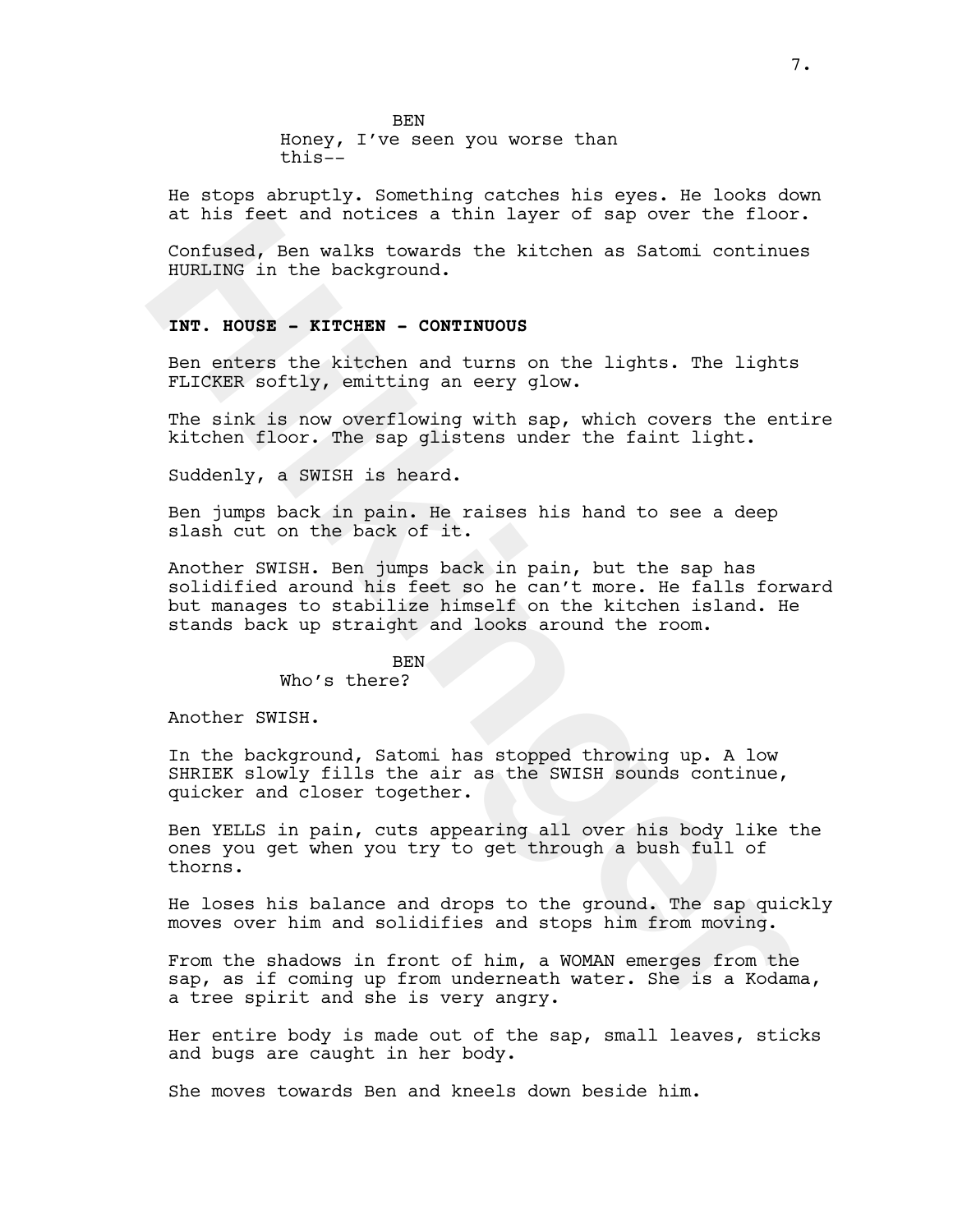Ben tries to yell again, but the Kodama kneels down in front of him and slathers sap over his mouth. The sap hardens and Ben can't breathe anymore.

> KODAMA (in Japanese, song like) Please Woodcutter...please don't cut her woods. Please don't cut her home...

(in Japanese, song like)<br>
value Woodcutter...plaase don't with the value in the value of the state of the state of the mode. Please don't cut her holds deep into his eyes as the sap covers him completely, the Kodama stands Ben, terrified, gags for air that will never come. The Kodama looks deep into his eyes as the sap covers him completely, like a caterpillar in a cocoon.

The Kodama stands up and slowly walks out of the kitchen.

## **INT. HOUSE - BATHROOM - CONTINUOUS**

The bathroom door CREAKS open as the Kodama walks past to reveal Satomi slumped over the toilet bowl. Her mouth covered in sap vomit and sap tears coming out of her eyes.

The sap on the floor slowly moves up her body.

## **INT. HOUSE - LIVING ROOM - CONTINUOUS**

Lightning CRACKS loudly in the distance.

Misaki springs awake. She breathes heavily.

#### MISAKI

Mom?

Silence.

Misaki looks around the room and notices Satomi's empty sleeping bag.

MISAKI (CONT'D)

Dad?

Misaki turns to look at his father's and comes face to face with the Kodama.

Misaki YELPS back in shock. The Kodama follows her movements calmly.

Lightning CRACKS in the distance, allowing Misaki to see the Kodama's features. They're intricately carved and beautiful. But she also looks deeply sad, like a wounded animal.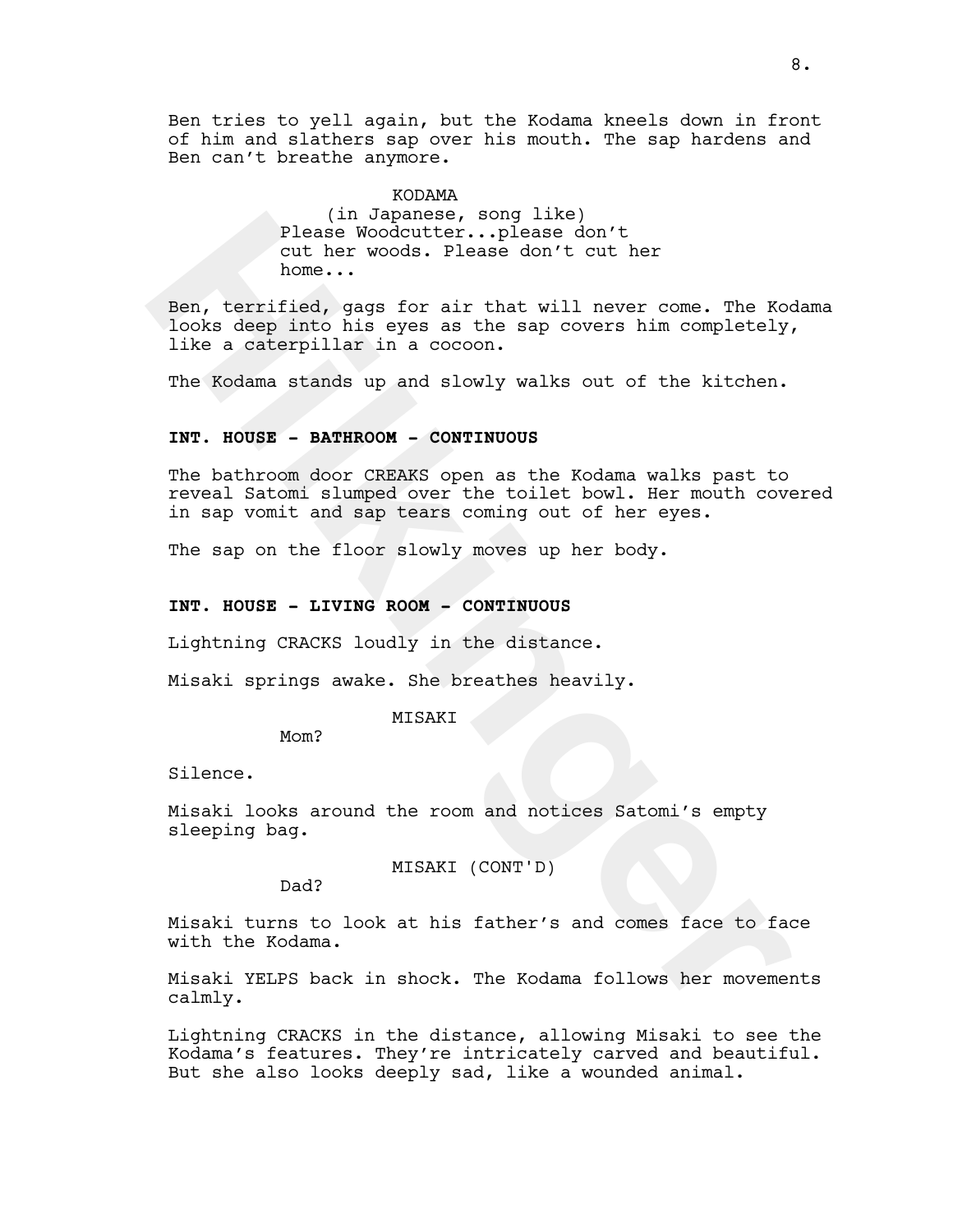#### KODAMA

(in Japanese, song like) Please, Country Dweller...won't you also care? That little bird sings oh so sweetly yet struggles through your smoke filled room.

Misaki breathes HEAVILY. The sap is about to reach her when something clicks.

your smoke filled room.<br>
Misaki braches HENNULY. The sap is about to reach her whe<br>
something clicks.<br>
Lightning CRACKS closer to the house. The light from the<br>
Hightning illuminates the room for a split second and the<br>
Ko Lightning CRACKS closer to the house. The light from the lightning illuminates the room for a split second and the Kodama's shadow reflects on the walls in the shape of the tree.

Misaki's eyes grow wide with realization. She turns back to the Kodama.

#### MISAKI

(song like) She flies north in Spring, where it's cooler. She builds her nest there, and lays her eggs. They will soon be her babies and she will sing to them while they rest.

The Kodama closes her eyes, in relief.

KODAMA (in Japanese) The little bird will continue singing...

A path cuts through the sap from Misaki's sleeping back to the door.

Misaki, overwhelmed by emotion, breaks down.

### MISAKI

Where are my parents?

The Kodama remains silent. Lightning CRASHES behind the house. The impact shatters the windows behind Misaki.

Misaki throws herself on the floor and covers her ears.

KODAMA (in Japanese) They won't sing anymore.

The Kodama uses the impact to hurl Misaki out of the house.